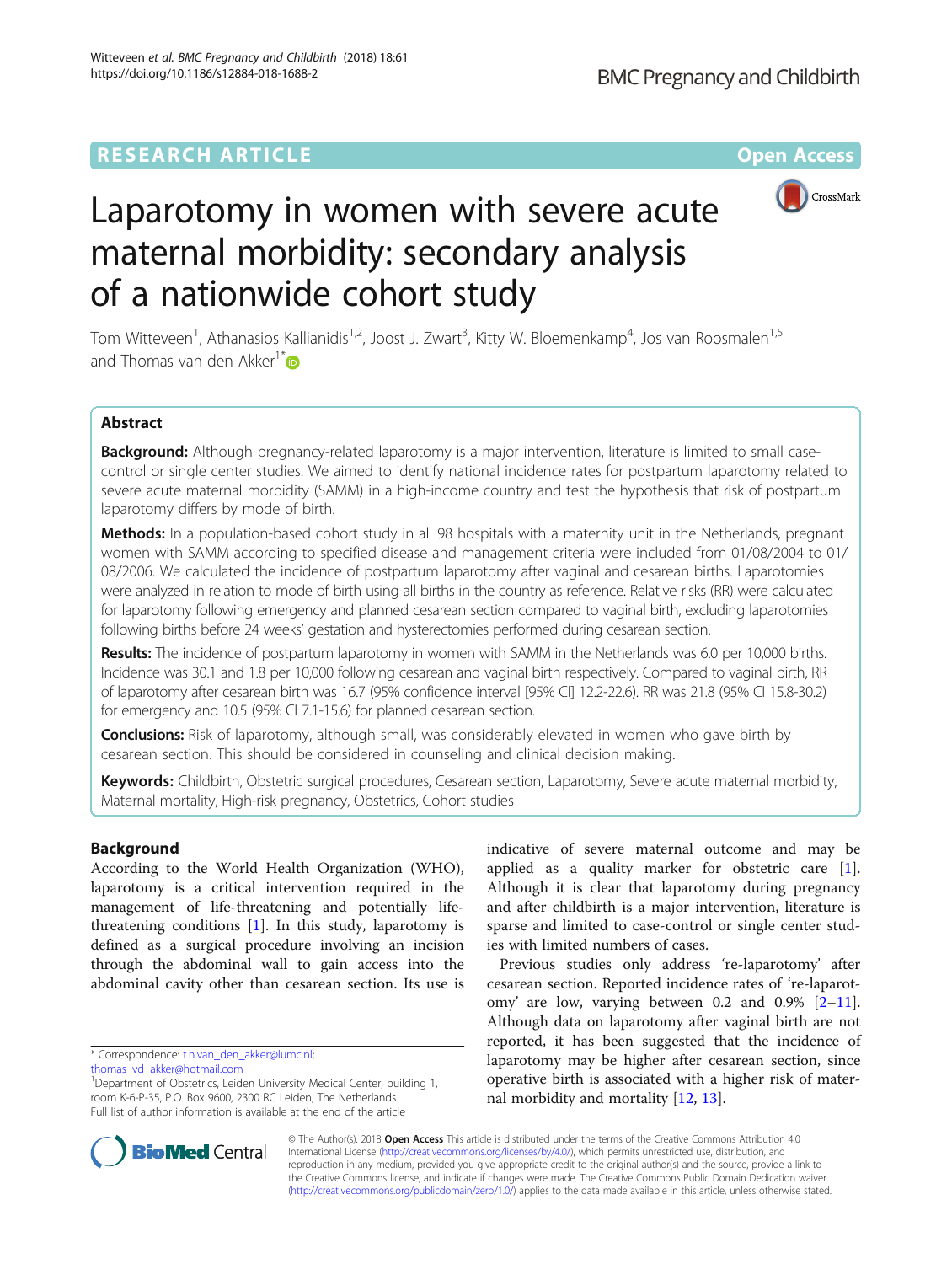In this paper, we report national incidence rates of postpartum laparotomy, using a nationwide cohort of women with severe acute maternal morbidity (SAMM), and test the hypothesis that the risk of pregnancyrelated laparotomy in the postpartum period differs by mode of birth.

## Methods

This study is part of a well-known two-year nationwide cohort study to assess SAMM during pregnancy, labour and puerperium in the Netherlands, called the 'LEMMoN-study' (Landelijke studie naar Ethnische determinanten van Maternale Morbiditeit in Nederland). Pregnant women sustaining SAMM were included from all 98 hospitals with a maternity unit, in the period 1st August 2004 until 1st August 2006. These were eight tertiary care hospitals, 35 non-academic teaching hospitals and 55 general hospitals. Detailed information regarding data collection was described previously [[14](#page-5-0)].

Inclusion criteria for SAMM were categorized in five groups: admission into an intensive care unit, uterine rupture, eclampsia, major obstetric hemorrhage (defined as four or more units of pack red blood cells or hysterectomy or arterial embolization) and a miscellaneous group with SAMM in the opinion of the treating clinician, which could not be classified in any of the other four groups. Women could be included into more than one group, therefore: one woman could have more than one indication for laparotomy, and more than one comorbidity. For all calculations of risk and incidence, we used the number of women as the denominator. Laparotomy was not a specific inclusion criterion in the LEMMoN-study.

All women in the nationwide SAMM cohort who had a laparotomy after vaginal or cesarean birth were included in this specific study. Incidence of postpartum laparotomy and relative risks with regard to mode of birth were calculated. Only women with a birth after 24 weeks' gestational age were included, and only those who had a laparotomy within six weeks after birth. Women who had hysterectomy or other surgery during cesarean birth were excluded.

The main outcome measure was relative risk (RR) related to cesarean birth (with vaginal birth as reference) and associated risk factors. The Dutch Perinatal Register was used as the source for background denominator data. Clinical characteristics and birth data were analyzed in search of predisposing factors. Maternal characteristics included age, body mass index, parity, gestational age, and previous cesarean section. Data concerning birth included: mode of birth, blood loss, number of units of blood transfused, indication for laparotomy, timing of laparotomy after birth (< 24 h, 2-7 days or  $>7$  days), number of laparotomies and

duration of hospital admission. Indications for laparotomy were clustered into six groups: severe postpartum hemorrhage, intra-abdominal bleeding, (suspected) uterine rupture, sepsis, hematoma and miscellaneous (i.e. removal of purposely-left sterile gauze, bladder damage, rectovaginal fistula). Therapeutic interventions were clustered into: bleeding control, which was then subdivided by location (abdominal wall, intra-abdominal and uterine scar-related), compression sutures such as the B-lynch procedure, ligation of large vessels, hysterectomy, hematoma/abscess drainage, negative laparotomy (exploration without therapeutic intervention) and miscellaneous. More than one indication or intervention could be assigned.

RRs with 95% confidence intervals (CI) were calculated where appropriate. Differences in characteristics between modes of birth were tested with a chi-square test or Fisher's exact test for categorical data and independent t-test or Mann-Whitney U test for numerical data where appropriate. Statistical analysis was performed using SPSS statistics, version 20.0 (SPSS, Chicago, IL).

## Results

During the two years, 355,841 births were registered in the Netherlands Perinatal Register: 302,689 (85.1%) vaginal births and 53,152 (14.9%) cesarean sections, of which 24,580 (46.2%) planned and 28,572 (53.8%) emergency sections. Among 2552 women with SAMM in the cohort, 325 laparotomies were reported in 276 women. This gives a total incidence of laparotomy in women with SAMM in the Netherlands of 7.8 per 10,000 births. Sixty-one women were excluded from analysis of risk as they did not fit the inclusion criteria: 37 had the (initial) laparotomy before birth, 15 had a cesarean section with additional procedures including 11 hysterectomies, 6 had delivered before 24 weeks' gestational age and 3 were more than 42 days postpartum at the time of laparotomy.

The 215 remaining women were included for risk analysis, of whom 160 (74.4%) had laparotomies following cesarean section (10 out of these 160 were failed vacuum extractions) and 55 (25.6%) following vaginal birth (14 out of these 55 were instrumental births -all vacuum extractions, forceps are rarely used in the Netherlands).

One hundred and forty-five women (67.4%) were admitted into an intensive care unit. Comorbidity included major obstetric hemorrhage in 192 (89.3%), uterine rupture in 22 (10.2%), eclampsia in 8 (3.7%) and miscellaneous morbidity in six (2.8%) out of the 215 women. These 'miscellaneous comorbidities' were (A) postoperative adhesion ileus (twice), (B) large abdominal wall hematoma after cesarean section, (C) incarcerated hernia one day postpartum requiring ilio-caecal resection, (D) rectovaginal fistula nine days after anal sphincter rupture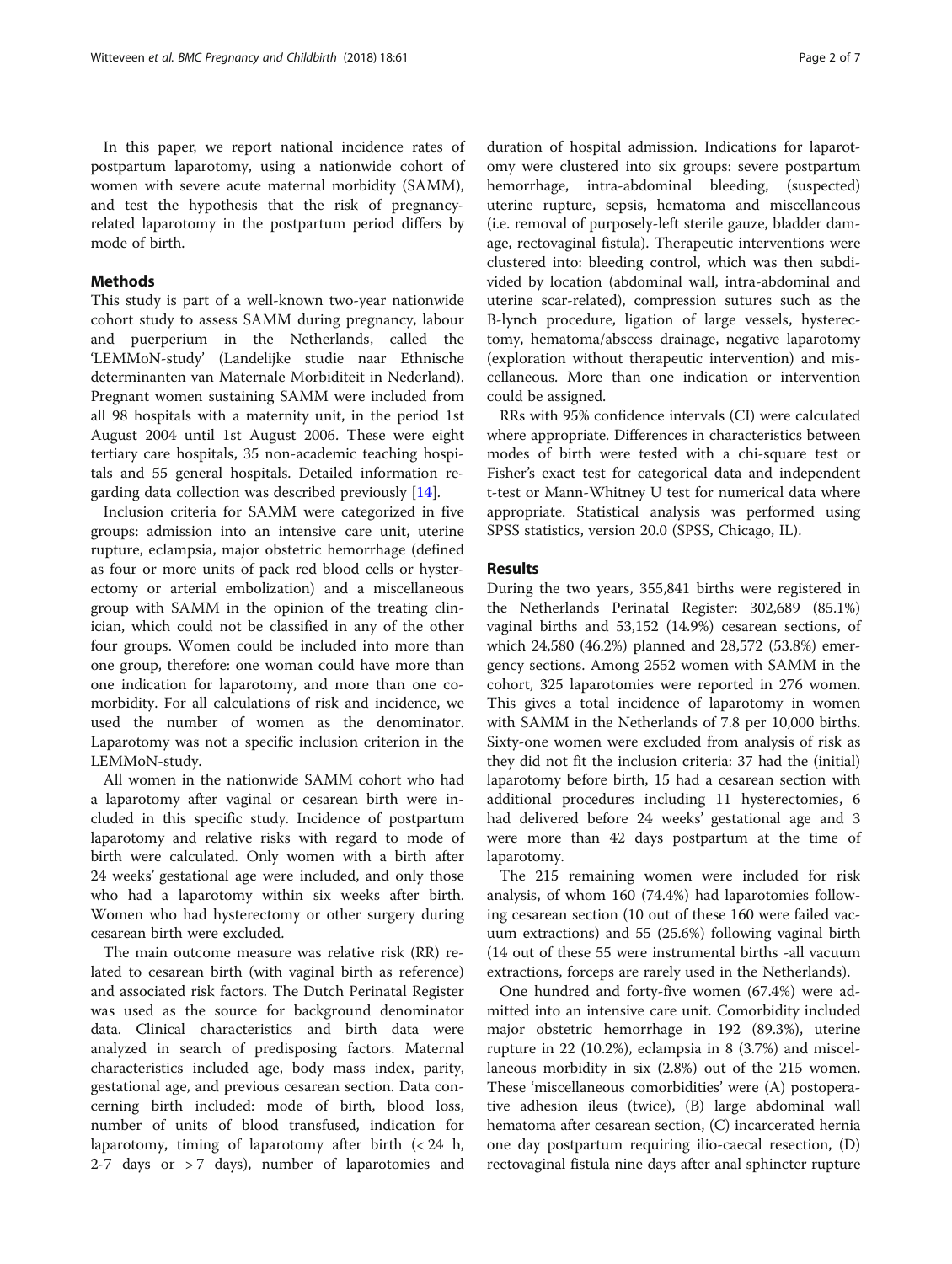requiring colostomy, (E) a large wound defect with multiple abscesses.

One hundred thirty-eight women had more than one comorbidity (118 had two, 19 had three and one woman had four co-morbidities). The incidence of laparotomy after childbirth in women with SAMM in the Netherlands, who fitted our inclusion criteria for risk analysis in relation to mode of birth, was 6.0 per 10,000. Incidence was 30.1 per 10,000 cesarean births and 1.8 per 10,000 vaginal births (Table 1). This gives a RR of 16.7 (95% CI 12.2-22.6). The absolute risk of laparotomy was 39.5 per 10,000 births for emergency cesarean section and 19.1 per 10,000 for planned section. Compared to vaginal birth, RRs for emergency and planned cesarean section were 21.8 (95% CI 15.8-30.2) and 10.5 (95% CI 7.1-15.6) respectively (Table 1).

Women who had laparotomy after cesarean section, were more often nulliparous, had pregnancies of lower gestational age and longer hospital admissions compared to those who gave birth vaginally (Table [2](#page-3-0)). Large proportions in both groups were found to have scarred uteri: 32.7% of women who delivered by cesarean section and 34.0% of women who delivered vaginally. Among women who had laparotomy after cesarean section the proportion of women with a scarred uterus secondary to previous cesarean section was larger in the planned cesarean section group (emergency 20.4%, planned 61.7%;  $p < 0.01$ ). There were 103 women (48%) who needed to be transfused nine or more units of red blood cell concentrates: 30 following vaginal and 73 following cesarean birth.

SAMM occurred before childbirth in 14 (6.5%) and after childbirth in 198 (92.1%) women; in three women this information was unknown (Table [2](#page-3-0)). In 99 women (46.0%), the indication for laparotomy after birth was intra-abdominal bleeding, followed by severe postpartum hemorrhage (83 women, 38.6%) (Table [3](#page-3-0)). For cesarean section, the main indication was intra-abdominal bleeding (93 women, 58.1%). For vaginal birth, main

Table 1 Incidence of laparotomy after childbirth, related to mode of birth

|       |           | Births (n) | Laparotomy (n) Incidence <sup>*</sup> RR (95% CI) |      |                         |
|-------|-----------|------------|---------------------------------------------------|------|-------------------------|
| Total |           | 355,841    | 215                                               | 6.0  |                         |
| CS    |           | 53,152     | 160                                               | 30.1 | 16.7<br>$(12.2 - 22.6)$ |
|       | Planned   | 24,580     | 47                                                | 19.1 | 10.5<br>$(7.1 - 15.6)$  |
|       | Emergency | 28,572     | 113                                               | 39.5 | 21.8<br>$(15.8 - 30.2)$ |
| VD    |           | 302,689    | 55                                                | 1.8  | Reference               |

RR relative risk, CI confidence interval, CS cesarean section, VD vaginal birth per 10,000 births

A total of 147 (68.4%) laparotomies were performed within 24 h after birth (cesarean section 63.1% vs. vaginal birth 83.6%;  $p \le 0.05$ ). Late laparotomies (within 2-7 days) were more likely to happen following cesarean section (26.9% vs. vaginal birth 9.1%;  $p < 0.05$ ).

During the first laparotomy, hysterectomy was the most frequently performed intervention (63 women, 29.3%), followed by control of intra-abdominal (53 women, 24.7%) and caesarean scar-related bleeding (34 women, 15.8%). In 21 (9.8%) women, no therapeutic intervention was done during laparotomy.

Forty out of the 215 women included in the risk analysis (18.6%) had more than one laparotomy: 32 out of these 40 (80.0%) had two, seven (17.5%) had three and one (2.5%) had four laparotomies. In 21 (52.5%) of these 40 women, the operation was due to intra-abdominal bleeding and in 5 (12.5%) re-laparotomy resulted in hysterectomy.

Three out of the 215 women died shortly after or during laparotomy (case fatality rate 1.4%): one woman died in the intensive care unit after hysterectomy for severe hemorrhage following vaginal birth. Another woman, who had a history of cardiac disease, died due to massive intra-peritoneal hemorrhage from iatrogenic perforation of the iliac artery during uterine embolization following vaginal birth. Laparotomy was performed as a last resort, but she died shortly afterwards in the intensive care unit. The third maternal death was due to puerperal sepsis with group-A streptococcus. The woman had delivered a stillbirth vaginally and suffered persistent postpartum hemorrhage despite embolization. She died during hysterectomy.

## **Discussion**

This study, using a nationwide cohort of women who suffered SAMM, is the first to report national incidence rates of laparotomy after vaginal and cesarean birth. The risk of postpartum laparotomy was more than 16 times higher in women who gave birth by cesarean section compared to those who gave birth vaginally. The risk for laparotomy is lower when cesarean section is planned, but nevertheless still 10 times higher compared to vaginal birth.

Our results also indicate that laparotomy after childbirth may be an appropriate indicator of severe maternal outcome and quality marker for obstetric care. For example, 183 of 215 women (85.1%), fulfill the WHO Maternal Near Miss criterion of having had five or more units of blood transfused [[1\]](#page-5-0). Based on a previously performed hypothetical experiment based study, 113 out of the 215 women (52.6%) would have died if massive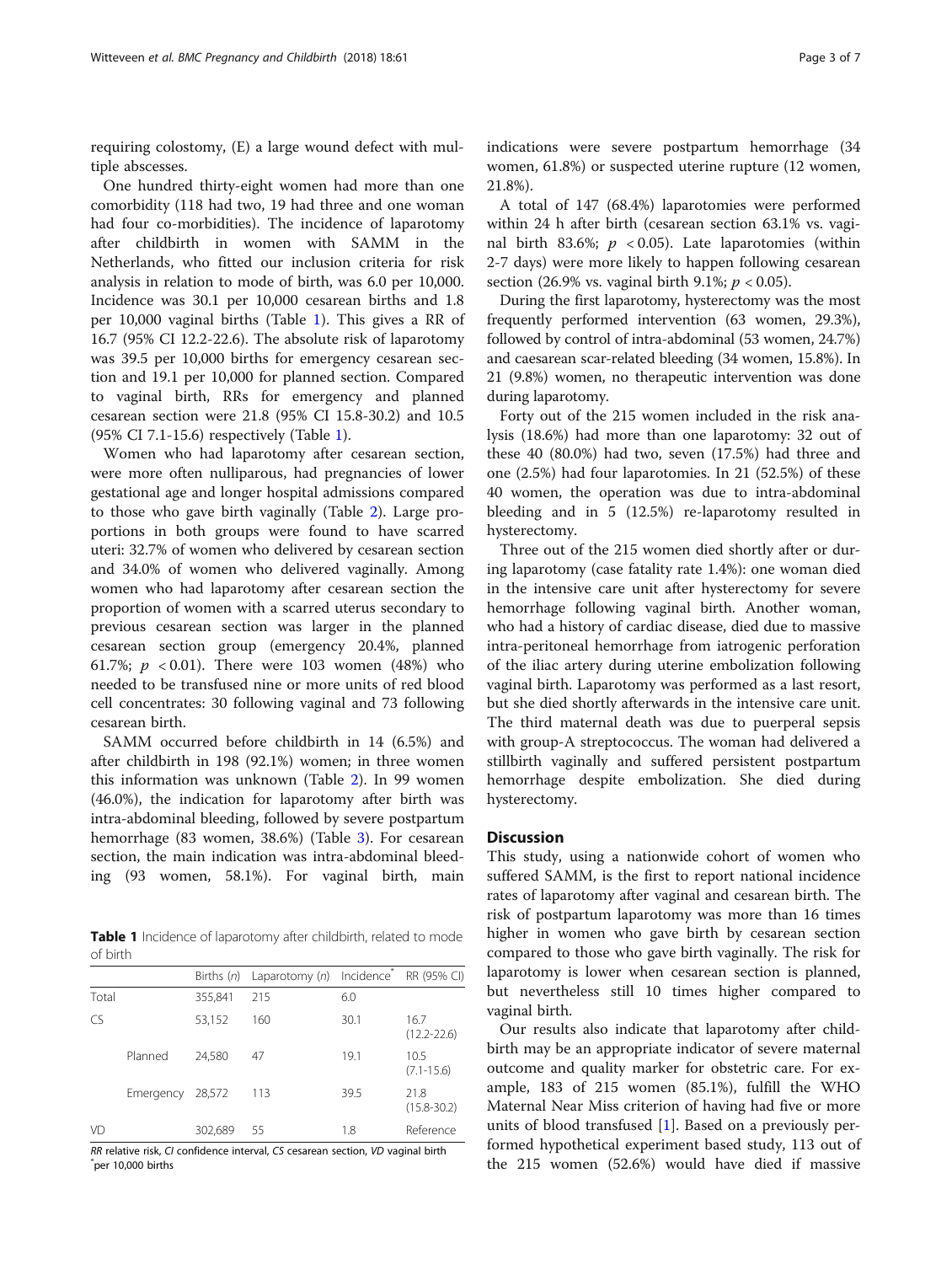|                        | VD<br>$N = 55$ | CS<br>$N = 160$ | $\overline{P}$ | Emergency CS<br>$N = 113$ | Flective CS<br>$N = 47$ | P       |
|------------------------|----------------|-----------------|----------------|---------------------------|-------------------------|---------|
| Age (y)                | 34.1(3.4)      | 33.0(5.3)       | 0.08           | 32.8(5.5)                 | 33.6 (4.8)              | 0.35    |
| BMI ( $kg/m2$ )        | 24.6(6.7)      | 24.7(5.5)       | 0.55           | 24.1(4.7)                 | 25.8(6.8)               | 0.37    |
| Nulliparity            | 13 (24.1%)     | 72 (45.3%)      | < 0.001        | 61 (54.0%)                | 11 (23.4%)              | < 0.001 |
| Gestational age (w)    | 39.4(2.6)      | 38.2 (3.4)      | < 0.05         | 38.5(3.7)                 | 37.5(2.5)               | < 0.001 |
| Previous CS            | 18 (34.0%)     | 52 (32.7%)      | 0.87           | 23 (20.4%)                | 29 (61.7%)              | < 0.001 |
| Hospital admission (d) | 11.7(13.1)     | 14.4 (10.9)     | < 0.05         | 14.6 (10.5)               | 13.8 (11.9)             | 0.18    |
| Blood loss (mL)        | 5556 (4532)    | 4262 (3432)     | 0.053          | 4166 (3342)               | 4303 (3486)             | 0.81    |
| Units of RBC (n)       | 12.4 (9.4)     | 10.8(9.0)       | 0.19           | 11.6(9.6)                 | 9.1(7.1)                | 0.18    |
| SAMM before birth (n)  | $3(5.5\%)$     | 11 (6.9%)       | 0.52           | 10 (8.9%)                 | $1(2.1\%)$              | 0.275   |

<span id="page-3-0"></span>Table 2 Maternal characteristics and birth information

CS cesarean section, VD vaginal birth, RBC red blood cells. Data is presented as mean (SD) or number (%)

# Table 3 Detailed information of laparotomies after childbirth

| Total                     |                     | VD<br>$N = 55$ | CS<br>$N = 160$ | $\mathcal{P}$ | Emergency<br>$N = 113$ | Elective<br>$N = 47$ | $\mathcal{P}$ |
|---------------------------|---------------------|----------------|-----------------|---------------|------------------------|----------------------|---------------|
| Indication <sup>*</sup>   | Intra-abd. Bleeding | 6(10.9)        | 93 (58.1)       | < 0.001       | 65 (57.5)              | 28 (59.6)            | 0.777         |
|                           | sPPH                | 34 (61.8)      | 49 (30.6)       |               | 36 (31.9)              | 13(27.7)             |               |
|                           | Suspected rupture   | 12(21.8)       | 1(0.6)          |               | 1(0.9)                 | 0(0.0)               |               |
|                           | Sepsis              | 4(7.2)         | 7(4.4)          |               | 6(5.3)                 | 1(2.1)               |               |
|                           | Hematoma            | 0(0.0)         | 4(2.5)          |               | 3(2.7)                 | 1(2.1)               |               |
|                           | Miscellaneous       | 9(16.4)        | 11(7.5)         |               | 6(5.3)                 | 5(10.6)              |               |
|                           | Unknown             | 0(0.0)         | 1(0.6)          |               | 1(0.9)                 | 0(0.0)               |               |
| Time <sup>®</sup>         | < 24 h              | 46 (83.6)      | 101(63.1)       | < 0.05        | 71 (62.8)              | 30 (63.8)            | < 0.05        |
|                           | $2-7d$              | 5(9.1)         | 43 (26.9)       |               | 30 (26.5)              | 13(27.7)             |               |
|                           | >7d                 | 4(7.3)         | 12(7.5)         |               | 11(9.7)                | 1(2.1)               |               |
|                           | Unknown             | 0(0.0)         | 4(2.9)          |               | 1(0.9)                 | 3(6.4)               |               |
| Intervention <sup>*</sup> | Arrest of bleeding: |                |                 |               |                        |                      |               |
|                           | -Abdominal wall     | 0(0.0)         | 13(8.1)         | < 0.001       | 10(8.9)                | 3(6.4)               | 0.591         |
|                           | -Intra-abdominal    | 13 (23.6)      | 40 (25.0)       |               | 28 (24.8)              | 12 (25.5)            |               |
|                           | -CS scar            | 2(3.6)         | 32 (20.0)       |               | 22 (19.5)              | 10(21.3)             |               |
|                           | B-lynch procedure   | 1(1.8)         | 8(5.0)          |               | 7(6.2)                 | 1(2.1)               |               |
|                           | Ligation            | 6(10.9)        | 11(6.9)         |               | 8(7.1)                 | 3(6.4)               |               |
|                           | Hysterectomy        | 31 (56.4)      | 32 (20.0)       |               | 21 (18.6)              | 11(23.4)             |               |
|                           | Drainage            | 3(5.5)         | 9(5.6)          |               | 7(6.2)                 | 2(4.3)               |               |
|                           | Negative            | 2(3.6)         | 19 (11.9)       |               | 16(14.2)               | 3(6.4)               |               |
|                           | Miscellaneous       | 10(18.2)       | 24 (15.0)       |               | 18 (15.9)              | 6(12.8)              |               |
|                           | Unknown             | 0(0.0)         | 6(3.8)          |               | 3(2.7)                 | 3(6.4)               |               |
| Number                    | 1                   | 43 (78.2)      | 129 (80.6)      | 0.26          | 88 (77.9)              | 41 (87.2)            | 0.44          |
|                           | $\geq$ 2            | 10(18.2)       | 30 (18.8)       |               | 24 (21.2)              | 6(12.8)              |               |
|                           | Unknown             | 2(3.6)         | 1(0.6)          |               | 1(0.9)                 | 0(0.0)               |               |

CS cesarean section, VD vaginal birth, sPPH severe postpartum hemorrhage. Data is presented as number (%) \*

for 1st laparotomy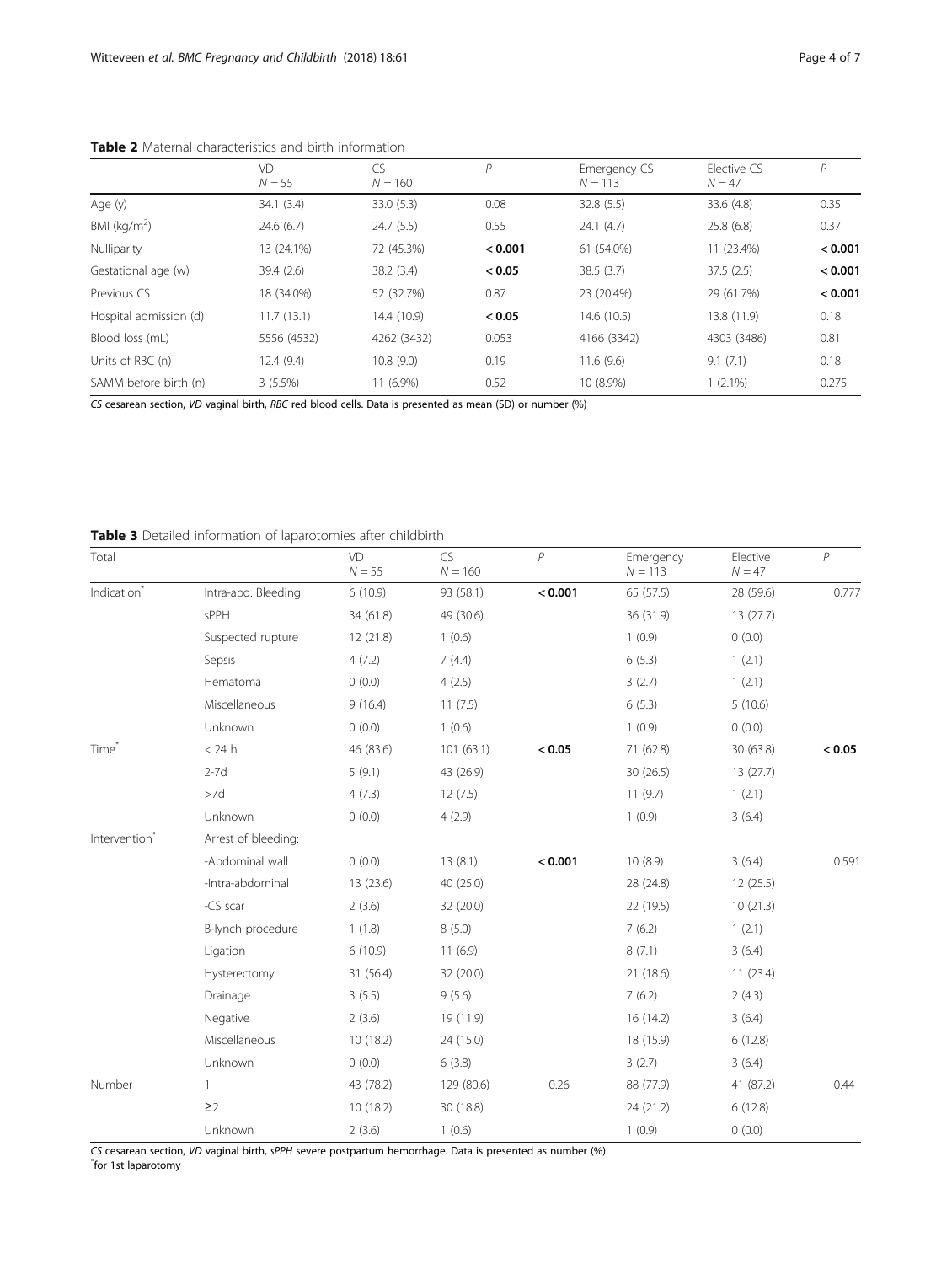blood transfusion had not been available, as is the case in many low-income countries [\[15\]](#page-5-0).

The rate of laparotomy after cesarean section in women with SAMM in the Netherlands (0.3%) appears relatively low compared to the literature (0.2-0.9%) [[2](#page-5-0)– [11\]](#page-5-0). Since laparotomy after vaginal birth has not been studied before, the incidence we found for laparotomy following vaginal birth cannot be compared to other studies. The largest study of laparotomy following cesarean section was conducted in a single university medical center in Israel and included 80 women over a period of 20 years. Our study is unique because of its large sample size ( $n = 215$ ), included in a relatively short time frame, and its prospective nationwide design.

Postpartum hemorrhage, placental abruption, uterine rupture and previous cesarean section were previously found to be associated with increased risk of relaparotomy [\[2,](#page-5-0) [4,](#page-5-0) [5](#page-5-0), [10\]](#page-5-0). We confirmed that the main proportion (68.4%) of all laparotomies was performed within 24 h after birth due to either intra-abdominal bleeding (46.0%) or postpartum hemorrhage (38.6%). One third of women (32.6%) had a previous cesarean section. Although placental abruption was not an endpoint, the majority of these cases are likely represented in the group of major obstetric hemorrhage since women would generally receive at least four units of blood. Thirteen women underwent laparotomy due to (suspected) uterine rupture. Infection or sepsis were not reported as outcomes of interest in previous studies. In our study, sepsis was the indication for laparotomy in 11 cases.

Our results need to be interpreted with caution since our study has several important limitations. First, the data from the LEMMoN-study are rather old and changes in incidence and risk may have occurred since data collection took place. However, we are not aware of any currently ongoing studies of postpartum laparotomy and think that our data are therefore still of considerable importance, since more up-to-date information is unlikely to become available for some time. A second limitation is that laparotomy was not a separate inclusion criterion as having severe acute maternal morbidity. This may introduce selection bias, since women who were transfused less than five units of blood, those who did not have hysterectomy, embolization, or uterine rupture and those who were not admitted into intensive care may have been missed. These women would only have been included if the treating obstetrician still decided to include her as severe acute maternal morbidity. Nevertheless, the fact that laparotomies in women with SAMM will have been included validates our conclusions for this group. The fact that the overwhelming majority (149, 93.1%) of SAMM in our cohort occurred after birth provides an additional argument for the hypothesis that SAMM may often be related to the mode

of birth. Some of these SAMM conditions may be more common after (difficult) cesarean versus vaginal birth and this is precisely what should be included in any clinical counseling about risks of cesarean section. We analyzed all vaginal births as one group and did not subdivide between instrumental and spontaneous births, postulating that the risk of laparotomy following a successful instrumental birth would not be elevated.

With regard to mode of birth (vaginal birth, emergency and planned cesarean section) there are some noteworthy results. In contrast with what is commonly assumed, the proportion of re-laparotomy due to intraabdominal bleeding was comparable for planned and emergency cesarean section. The timing to perform laparotomy is more often between two and seven days after cesarean section than after vaginal birth, where laparotomy is performed earlier. In total, 140 out of 160 (88%) laparotomies after cesarean birth were performed within four days. This means that clinicians should be particularly cautious of the occurrence of complications that may lead to laparotomy in the first four days after cesarean section. It should also be underlined that almost 20% of women had more than one laparotomy after birth and that in 10% of all laparotomies exploration was performed without any therapeutic intervention.

Cesarean birth rates have been increasing for the past decades up to 47.6% in China and 50% in Brazil [\[16](#page-5-0), [17](#page-5-0)]. In the Netherlands, although rates are relatively low, the proportion of cesarean section has risen from 11% to 16% between 1999 and 2012 [\[18](#page-5-0)]. A recent study in China showed that 40% of cesarean sections were performed without medical indication [[19](#page-5-0)]. Considering the elevated risk of laparotomy after cesarean section, such developments will inevitably lead to a rise in unfavorable outcomes. This adds to the results of previous studies in which cesarean birth was also found to be associated with a clearly elevated risk of maternal morbidity and mortality compared to vaginal birth, regardless of the indication [[12](#page-5-0), [13](#page-5-0), [20\]](#page-5-0). Our study addresses both shortand long-term adverse effects of cesarean section: the complications as a result of initial surgery requiring laparotomy, and the complications in subsequent pregnancies, such as abnormally invasive placentation and the risks of birth in presence of a uterine scar  $[21-23]$  $[21-23]$  $[21-23]$  $[21-23]$  $[21-23]$ . Women with vaginal birth after previous cesarean section are over-represented (18/55 women, 34.0%) compared to the general Dutch pregnant population  $(6.0\%)$  [[14\]](#page-5-0).

WHO has recently stated again that national cesarean birth rates above 10% are not associated with a further decrease in maternal or neonatal mortality [[24\]](#page-6-0). It is alarming that cesarean rates are still on the rise in most countries [\[16](#page-5-0)]. These rates may be difficult to curb, but it is important to realize that every cut may have its cost.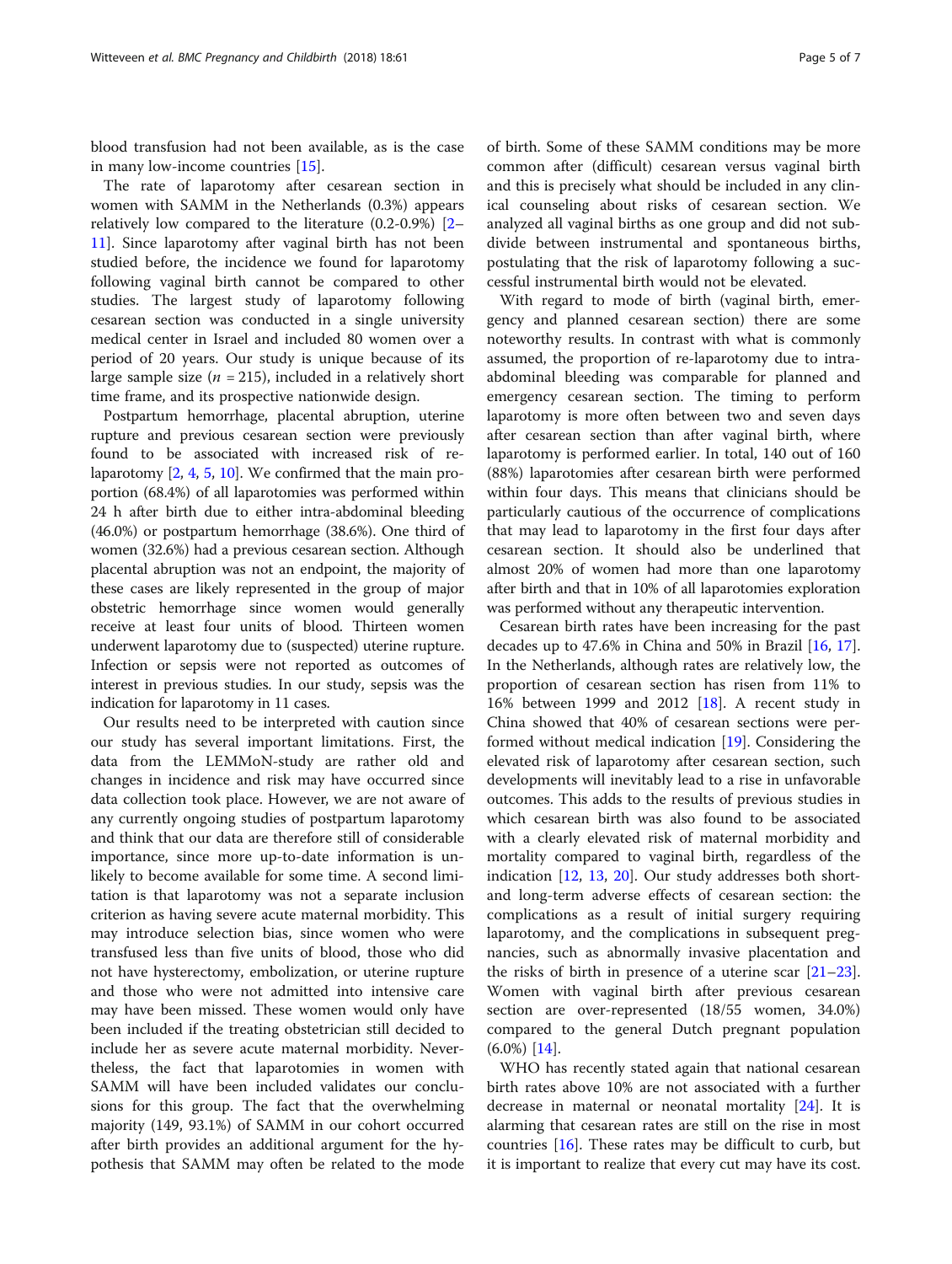<span id="page-5-0"></span>Adverse maternal outcome, including laparotomy, should be kept in mind when cesarean section is considered and women are counselled for mode of birth, particularly when maternal request is the only indication.

## Conclusion

Main finding of this nationwide cohort study is that the risk of postpartum laparotomy in women with severe acute maternal morbidity in the Netherlands was much higher after cesarean section compared to vaginal birth. This information must be taken into account by clinicians when considering mode of birth and can be interpreted as yet another reason to reduce unnecessary cesarean sections.

#### Abbreviations

CI: Confidence interval; RR: Relative risk; SAMM: Severe acute maternal morbidity; WHO: World Health Organization

#### Acknowledgements

We greatly thank all local LEMMoN-coordinators who kindly participated.

#### Funding

The LEMMoN-study was supported by the Dutch Organization for Health Research (ZonMw; grant 3610.0024) and the Matty Brand Foundation. No specific funding was obtained for this study.

#### Availability of data and materials

The datasets used and/or analyzed during the current study are available from the corresponding author on reasonable request.

#### Authors' contributions

JZ and JvR designed and performed the LEMMoN-study. TW and JvR conceived and designed this specific analysis. Data analysis and interpretation was done by TW, AK, KB, JZ, JvR and TvdA. TW drafted a first version of a manuscript with help from TvdA. All authors (TW, AK, KB, JZ, JvR and TvdA) then edited subsequent drafts and approved of the final version. This study was previously presented as part of a dissertation by TW for a PhD degree, at Leiden University, the Netherlands.

#### Ethics approval and consent to participate

This study was exempt from Institutional Review Board approval as we used only anonymous data from the LEMMoN-study and the Dutch Perinatal Register that cannot be related to any individual. The LEMMoN-study was centrally approved by the medical ethics committee of Leiden University Medical Center (P04-020; 8 March 2004). Approval to use data from the Dutch Perinatal Register (LVR-2) was obtained.

#### Consent for publication

Not applicable.

#### Competing interests

Two of the authors are members of the editorial board of the journal: JvR is a section editor and TvdA an associate editor.

## Publisher's Note

Springer Nature remains neutral with regard to jurisdictional claims in published maps and institutional affiliations.

### Author details

<sup>1</sup>Department of Obstetrics, Leiden University Medical Center, building 1, room K-6-P-35, P.O. Box 9600, 2300 RC Leiden, The Netherlands. <sup>2</sup>Department of Obstetrics and Gynecology, Haga Teaching Hospital, Els Borst-Eilersplein 275, 2545 AA Den Haag, The Netherlands. <sup>3</sup>Department of Obstetrics and Gynecology, Deventer Ziekenhuis, Nico Bolkesteinlaan 75, 7416 SE Deventer, The Netherlands. <sup>4</sup>Department of Obstetrics, Wilhelmina Children's Hospital

Birth Centre, University Medical Centre Utrecht, Lundlaan 6, 3584 EA Utrecht, The Netherlands. <sup>5</sup>Athena Institute, Faculty of Science, VU University Amsterdam, De Boelelaan 1085, 1081 HV Amsterdam, The Netherlands.

#### Received: 24 May 2017 Accepted: 14 February 2018 Published online: 27 February 2018

#### References

- 1. World Health Organization, Department of Reproductive Health and Research. Evaluating the quality of care for severe pregnancy complications. In: The WHO near-miss approach for maternal health. Geneva: World Health Organization; 2011.
- 2. Ashwal E, Yogev Y, Melamed N, Khadega R, Ben-Haroush A, Wiznitzer A, Peled Y. Characterizing the need for re-laparotomy during puerperium after cesarean section. Arch Gynecol Obstet. 2014;290(1):35–9.
- 3. Gedikbasi A, Akyol A, Asar E, Bingol B, Uncu R, Sargin A, Ceylan Y. Relaparotomy after cesarean section: operative complications in surgical birth. Arch Gynecol Obstet. 2008;278(5):419–25.
- 4. Kessous R, Danor D, Weintraub YA, Wiznitzer A, Sergienko R, Ohel I, Sheiner E. Risk factors for relaparotomy after cesarean section. J Matern Fetal Neonatal Med. 2012;25(11):2167–70.
- 5. Levin I, Rapaport AS, Salzer L, Maslovitz S, Lessing JB, Almog B. Risk factors for relaparotomy after cesarean birth. Int J Gynaecol Obstet. 2012;119(2):163–5.
- 6. Lurie S, Sadan O, Golan A. Re-laparotomy after cesarean section. Eur J Obstet Gynecol Reprod Biol. 2007;134(2):184–7.
- 7. Ragab A, Mousbah Y, Barakat R, Zayed A, Badawy A. Re-laparotomy after cesarean births: risk factors and how to avoid? J Obstet Gynaecol. 2014;24:1–3.
- 8. Seal SL, Kamilya G, Bhattacharyya SK, Mukherji J, Bhattacharyya AR. Relaparotomy after cesarean birth: experience from an Indian teaching hospital. J Obstet Gynaecol Res. 2007;33(6):804–9.
- 9. Seffah JD. Re-laparotomy after cesarean section. Int J Gynaecol Obstet. 2005; 88(3):253–7.
- 10. Shinar S, Hareuveni M, Ben-Tal O, Many A. Relaparotomies after cesarean sections: risk factors, indications, and management. J Perinat Med. 2013; 41(5):567–72.
- 11. Levitt L, Sapir H, Kabiri D, Ein-Mor E, Hochner-Celnikier D, Amsalem H. Relaparotomy following cesarean birth - risk factors and outcomes. J Maternal Fetal Neonatal Med. 2015;24:1–3.
- 12. Hall MH, Bewley S. Maternal mortality and mode of birth. Lancet. 1999; 354(9180):776.
- 13. van Dillen J, Zwart JJ, Schutte J, Bloemenkamp KW, van Roosmalen J. Severe acute maternal morbidity and mode of birth in the Netherlands. Acta Obstet Gynecol Scand. 2010;89(11):1460–5.
- 14. Zwart JJ, Richters JM, Ory F, de Vries JI, Bloemenkamp KW, van Roosmalen J. Severe maternal morbidity during pregnancy, birth and puerperium in the Netherlands: a nationwide population-based study of 371,000 pregnancies. BJOG. 2008;115(7):842–50.
- 15. Hendriks J, Zwart JJ, Briët E, Brand A, van Roosmalen J. The clinical benefit of blood transfusion: a hypothetical experiment based on a nationwide survey of severe maternal morbidity. Vox Sang. 2013;104(3):234–9.
- 16. Vogel JP, Betrán AP, Vindevoghel N, Souza JP, Torloni MR, Zhang J, Tunçalp Ö, Mori R, Morisaki N, Ortiz-Panozo E, Hernandez B, Pérez-Cuevas R, Qureshi Z, Gülmezoglu AM. Temmerman M; WHO multi-country survey on maternal and newborn Health Research network. Use of the Robson classification to assess caesarean section trends in 21 countries: a secondary analysis of two WHO multicountry surveys. Lancet Glob Health. 2015;3(5):e260–70. [https://](https://doi.org/10.1016/S2214-109X(15)70094-X) [doi.org/10.1016/S2214-109X\(15\)70094-X.](https://doi.org/10.1016/S2214-109X(15)70094-X) Epub 2015 Apr 9
- 17. Ramires de Jesus G, Ramires de Jesus N, Peixoto-Filho F, Lobato G. Cesarean rates in Brazil: what is involved? BJOG. 2015;122(5):606–9.
- 18. Stichting Perinatale Registratie Nederland. Perinatale Registratie Nederland Grote Lijnen 1999 - 2012 [The Netherlands Perinatal Registry Trends 1999- 2012]. Utrecht: Stichting Perinatale Registratie Nederland; 2011:26-27.
- 19. Deng W, Klemetti R, Long Q, Wu Z, Duan C, Zhang WH, Ronsmans C, Zhang Y, Hemminki E. Cesarean section in shanghai: women's or healthcare provider's preferences? BMC Pregnancy Childbirth. 2014;14:285.
- 20. Schuitemaker N, van Roosmalen J, Dekker G, van Dongen P, van Geijn H, Gravenhorst JB. Maternal mortality after cesarean section in The Netherlands. Acta Obstet Gynecol Scand. 1997;76:332–4.
- 21. Nederlandse Vereniging voor Obstetrie & Gynecologie. Zwangerschap en bevalling na een voorgaande sectio cesarea [Pregnancy and birth after previous cesarean section]. [\[http://www.nvog-documenten.nl](http://www.nvog-documenten.nl)/]. Accesed 30 Jul 2016.